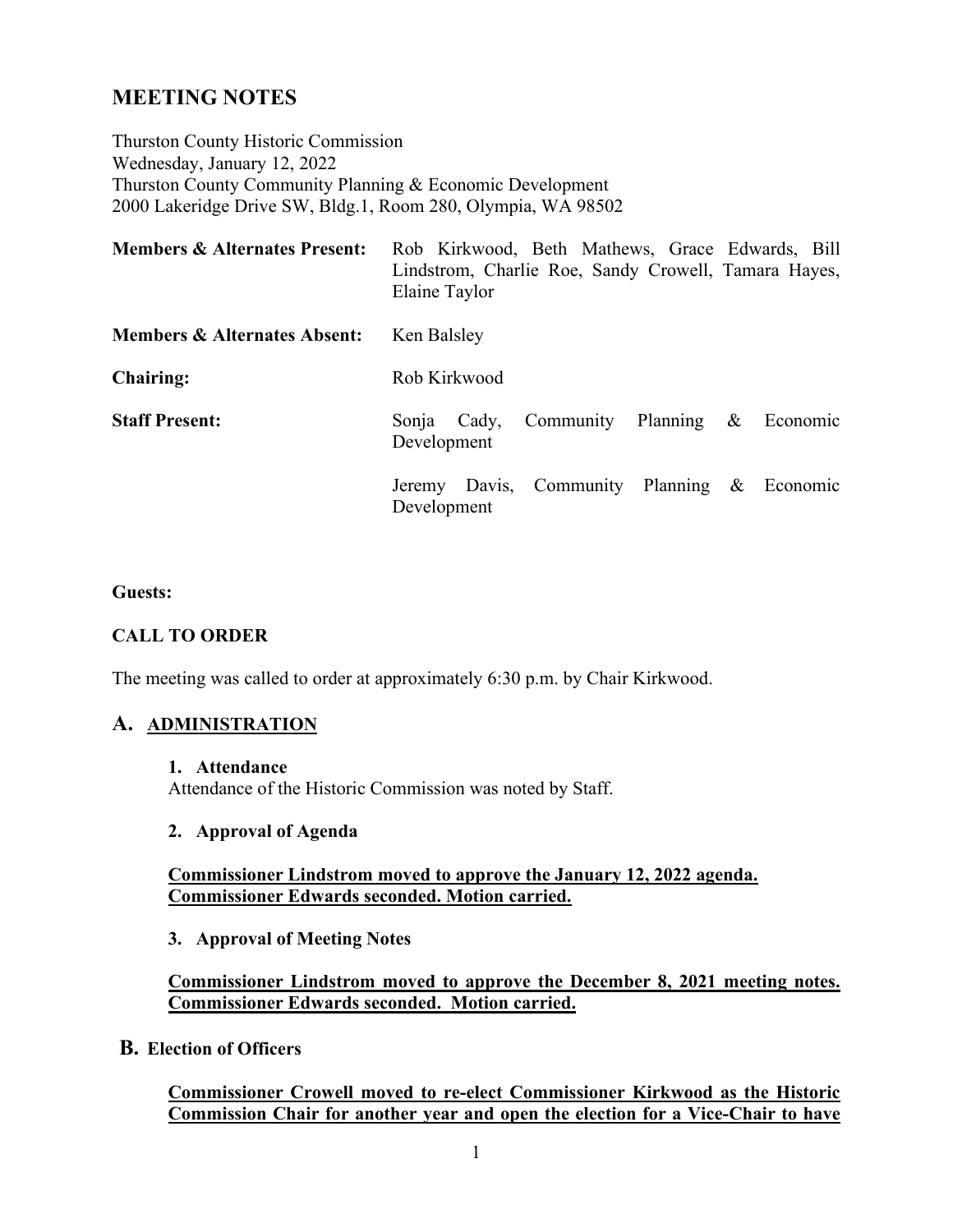#### **more of a supportive role in the Commission and take over as Chair in one year. Commissioner Lindstrom seconded. All in favor. Motion carried.**

Discussions continued, Commissioner Taylor suggested that the Vice-Chair could chair every other meeting to practice and learn the roll of chairing, they could also be included in setting the agendas. Staff will send the by-laws to determine whether this is possible.

## **Commissioner Hayes made a motion to postpone the election for Vice-Chair to the February meeting to give Commission members time. Commissioner Roe seconded. All in Favor. Motion Carried.**

## **C. History Book Rollout/Celebration**

The History book celebration and meet and greet with the authors had to be postponed due to the increase in COVID cases. Commissioner Crowell informed the Commission that she will be stepping down her role as the primary contact for the book and welcomes new members to step forward! Staff has been in communications with OHS/BHM, they only have 2 boxes of history books left. Staff is working with Gorham publishing to reorder another printing of books.

Commissioner Crowell reiterated her request to allocate books from this printing for Historic Commission members.

#### **D. 2022 Budget and Work Plan**

Mr. Davis requested that this item be tabled until the February meeting so he can speak with the Budget Office about the finalized budget. The item was tabled.

# **E. RAC Interpretive Panels Update**

Commissioner Kirkwood has spoken with the city of Lacey's building department and learned that there will not be a building fee or environmental review fee. He is waiting to hear back as to whether the building plans will need to be reviewed by the planning department.

Commissioner Lindstrom shared that the subcommittee has not been able to meet due to the holidays, weather conditions, and COVID. They plan to meet at the State Library to look through their manuscript collections for photos to use for the panels.

Mr. Davis suggested discussing the budget and hiring of a structural engineer until next month after we have the details on the final approved budget.

#### **F. Renaming of Squaw Point**

There are no updates.